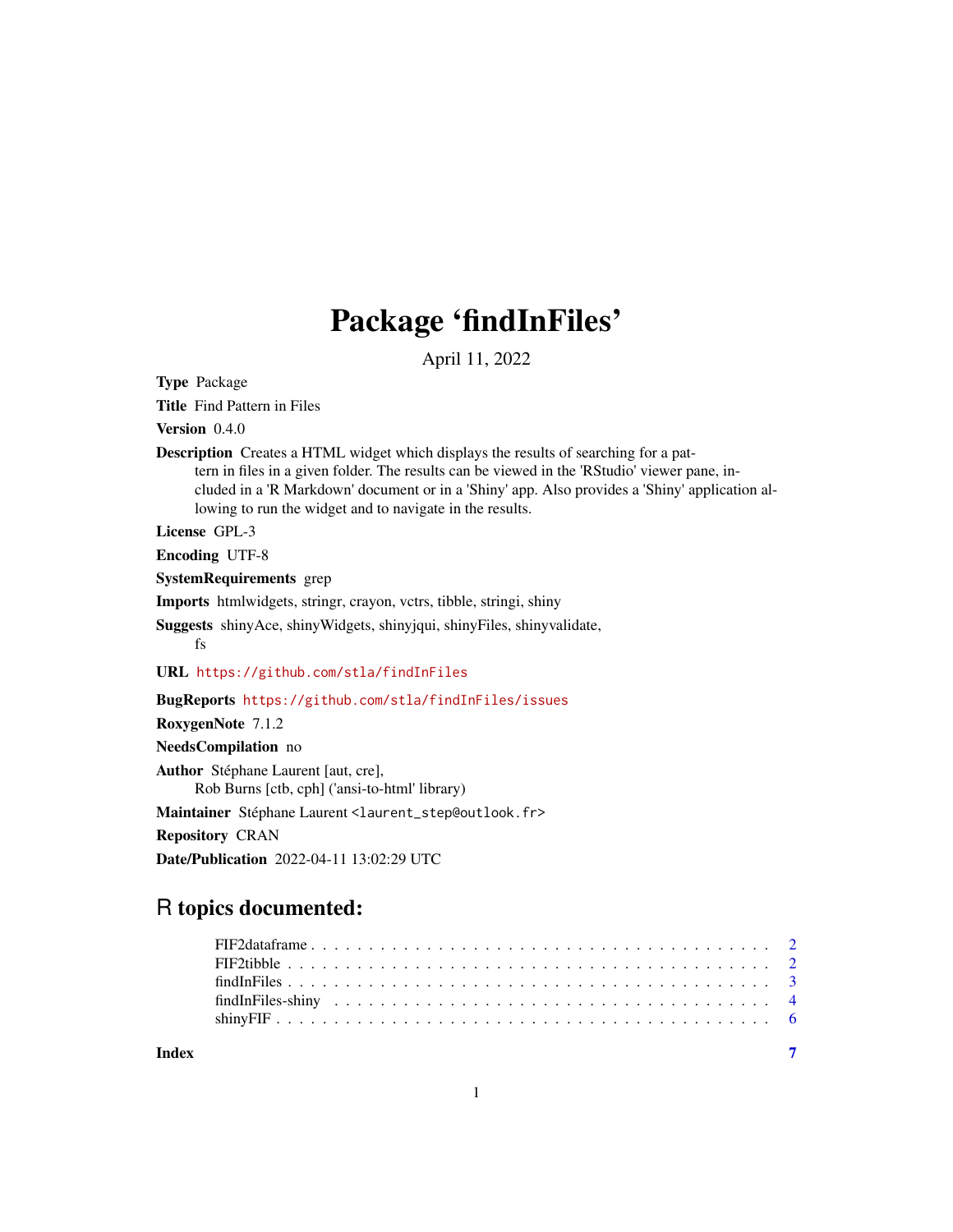#### Description

Returns the results of [findInFiles](#page-2-1) in a dataframe, when the option output = "viewer+tibble" or output = "tibble" is used.

#### Usage

FIF2dataframe(fif)

#### Arguments

fif the output of [findInFiles](#page-2-1) used with the option output = "viewer+tibble" or output = "tibble"

#### Value

The results of [findInFiles](#page-2-1) in a dataframe.

#### Examples

```
folder <- system.file("example", package = "findInFiles")
fif <- findInFiles("R", "function", root = folder, output = "viewer+tibble")
FIF2dataframe(fif)
fif
```
FIF2tibble *Output of 'findInFiles' as a tibble*

#### Description

Returns the results of [findInFiles](#page-2-1) in a tibble, when the option output = "viewer+tibble" is used.

#### Usage

FIF2tibble(fif)

#### Arguments

fif the output of [findInFiles](#page-2-1) used with the option output = "viewer+tibble"

#### Value

The results of [findInFiles](#page-2-1) in a tibble.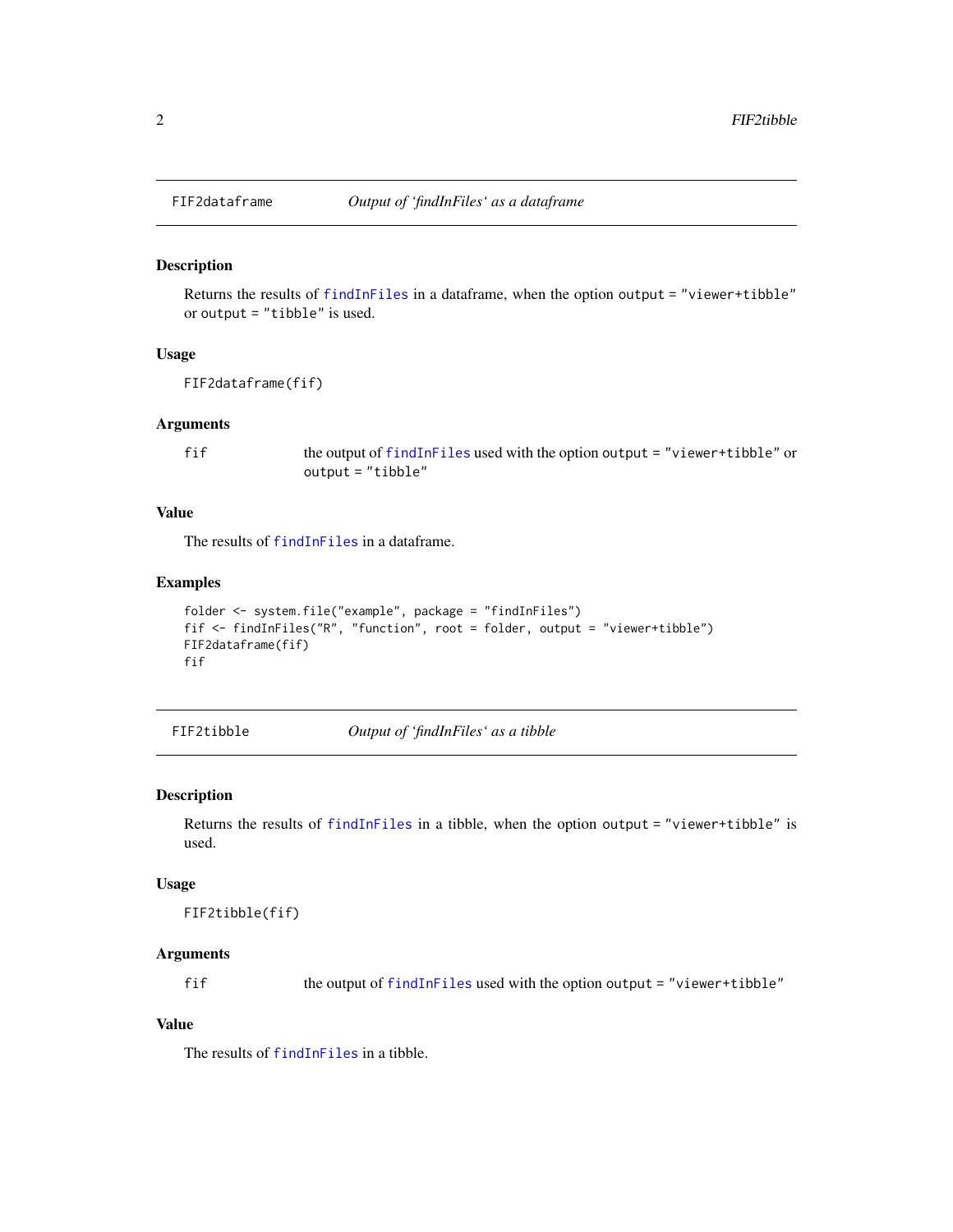#### <span id="page-2-0"></span>findInFiles 3

#### Examples

```
folder <- system.file("example", package = "findInFiles")
fif <- findInFiles("R", "function", root = folder, output = "viewer+tibble")
FIF2tibble(fif)
fif
```
<span id="page-2-1"></span>findInFiles *Find pattern in files*

#### Description

Find a pattern in some files.

#### Usage

```
findInFiles(
  ext,
 pattern,
  depth = NULL,wholeWord = FALSE,
  ignoreCase = FALSE,
 per1 = FALSE,excludePattern = NULL,
  excludeFoldersPattern = NULL,
 root = ".",
 output = "viewer"
\mathcal{L}
```
#### Arguments

| ext                   | file extension, e.g. "R" or "js"                                                                                                                                                                                                                                                        |
|-----------------------|-----------------------------------------------------------------------------------------------------------------------------------------------------------------------------------------------------------------------------------------------------------------------------------------|
| pattern               | pattern to search for, a regular expression, e.g. "function" or "^function"                                                                                                                                                                                                             |
| depth                 | depth of the search, NULL or a negative number for an entire recursive search<br>(subdirectories, subdirectories of subdirectories, etc.), otherwise a positive inte-<br>ger: 0 to search in the root directory only, 1 to search in the root directory and<br>its subdirectories, etc. |
| wholeWord             | logical, whether to match the whole pattern                                                                                                                                                                                                                                             |
| ignoreCase            | logical, whether to ignore the case                                                                                                                                                                                                                                                     |
| perl                  | logical, whether pattern is a Perl regular expression                                                                                                                                                                                                                                   |
|                       | excludePattern a pattern; exclude from search the files and folders which match this pattern                                                                                                                                                                                            |
| excludeFoldersPattern |                                                                                                                                                                                                                                                                                         |
|                       | a pattern; exclude from search the folders which match this pattern                                                                                                                                                                                                                     |
| root                  | path to the root directory to search from                                                                                                                                                                                                                                               |
| output                | one of "viewer", "tibble" or "viewer+tibble"; see examples                                                                                                                                                                                                                              |
|                       |                                                                                                                                                                                                                                                                                         |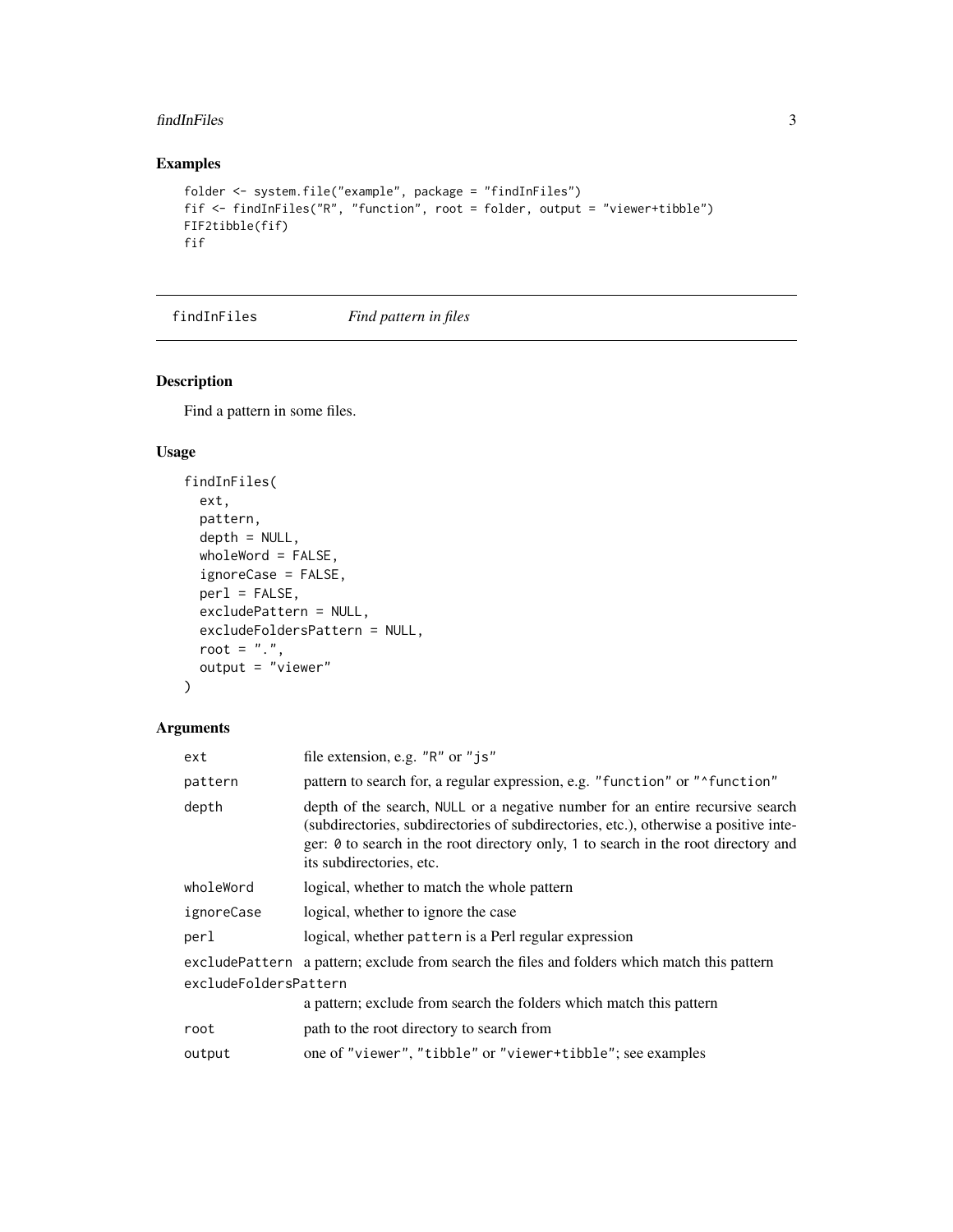<span id="page-3-0"></span>A tibble if output="tibble", otherwise a htmlwidget object.

#### Examples

```
library(findInFiles)
folder <- system.file("example", package = "findInFiles")
findInFiles("R", "function", root = folder)
findInFiles("R", "function", root = folder, output = "tibble")
fif <- findInFiles("R", "function", root = folder, output = "viewer+tibble")
FIF2tibble(fif)
FIF2dataframe(fif)
fif
folder <- system.file("www", "shared", package = "shiny")
findInFiles("css", "outline", excludePattern = "*.min.css", root = folder)
```
findInFiles-shiny *Shiny bindings for* findInFiles

#### Description

Output and render functions for using findInFiles within Shiny applications and interactive Rmd documents.

#### Usage

FIFOutput(outputId, width = "100%", height = "400px")

renderFIF(expr, env = parent.frame(), quoted = FALSE)

#### **Arguments**

| outputId      | output variable to read from                                                                                             |
|---------------|--------------------------------------------------------------------------------------------------------------------------|
| width, height | a valid CSS unit (like "100%", "400px", "auto") or a number, which will be<br>coerced to a string and have "px" appended |
| expr          | an expression that generates a 'findInFiles' widget                                                                      |
| env           | the environment in which to evaluate expr                                                                                |
| quoted        | logical, whether expr is a quoted expression $(\text{with quote}()$ )                                                    |

#### Value

FIFOutput returns an output element that can be included in a Shiny UI definition, and renderFIF returns a shiny.render.function object that can be included in a Shiny server definition.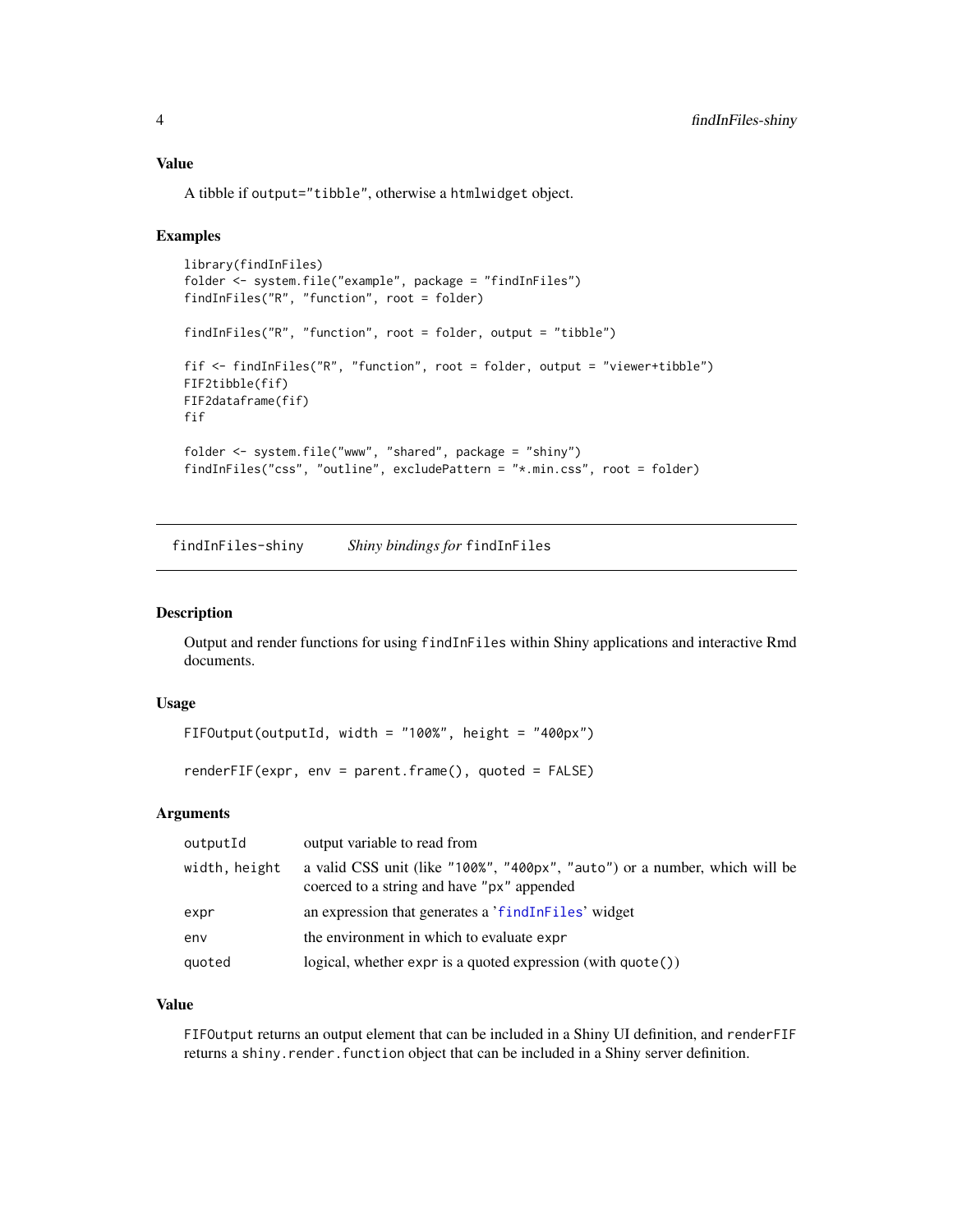#### findInFiles-shiny 5

#### Examples

```
library(findInFiles)
library(shiny)
onKeyDown <- HTML(
  'function onKeyDown(event) {',
  ' var key = event.which || event.keyCode;',
  ' if(key === 13) {',
        Shiny.setInputValue(',
          "pattern", event.target.value, {priority: "event"}',
  ' );',
  ' }',
  '}'
)
ui <- fluidPage(
  tags$head(tags$script(onKeyDown)),
  br(),
  sidebarLayout(
    sidebarPanel(
      selectInput(
       "ext", "Extension",
       choices = c("R", "js", "CSS")),
      tags$div(
       class = "form-group shiny-input-container",
        tags$label(
          class = "control-label",
          "Pattern"
        ),
        tags$input(
          type = "text",
          class = "form-control",
          onkeydown = "onKeyDown(event);",
          placeholder = "Press Enter when ready"
       )
      ),
      numericInput(
        "depth", "Depth (set -1 for unlimited depth)",
        value = 0, min = -1, step = 1
      ),
      checkboxInput(
        "wholeWord", "Whole word"
      ),
      checkboxInput(
        "ignoreCase", "Ignore case"
      )
   ),
   mainPanel(
      FIFOutput("results")
   )
  \mathcal{L}
```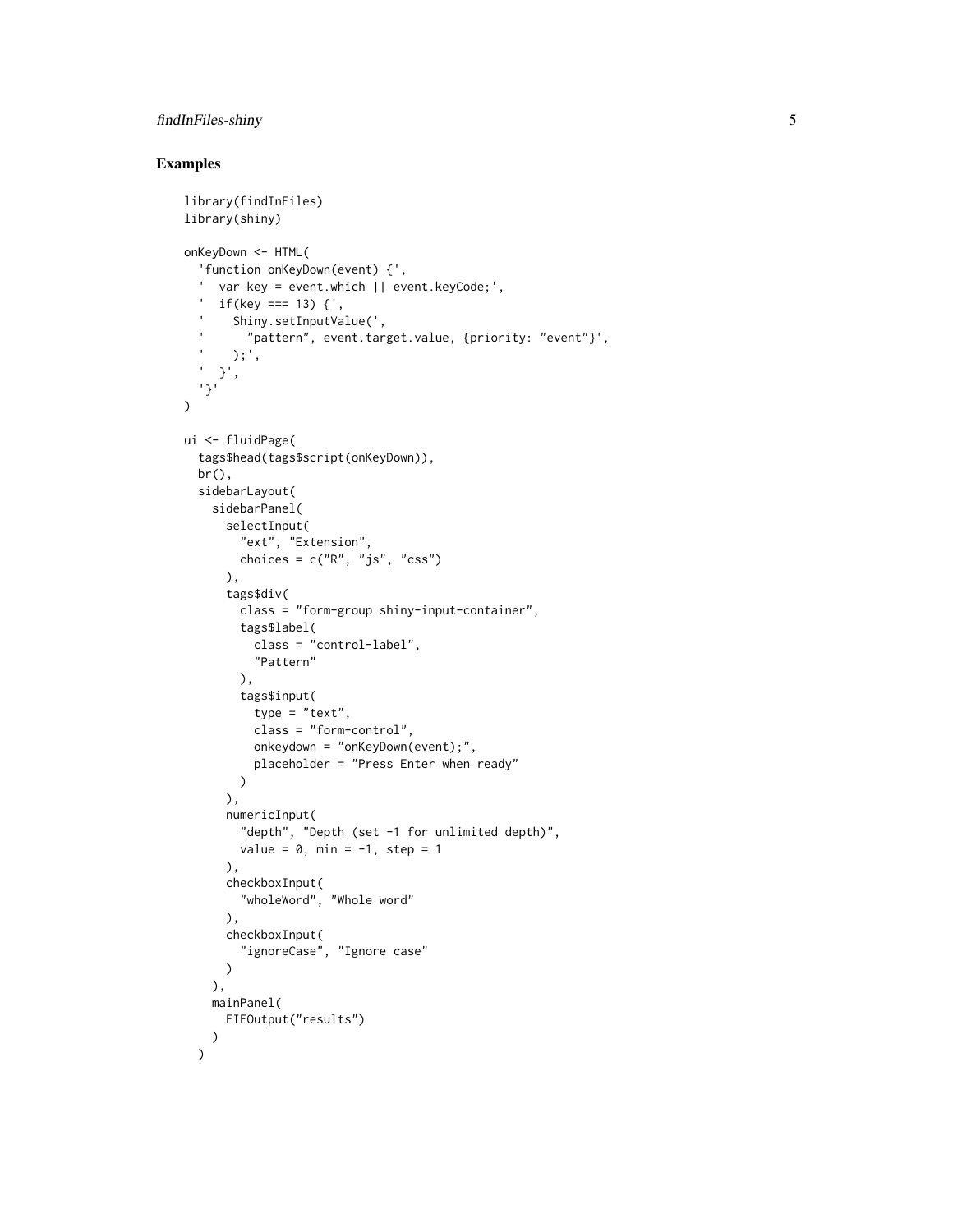```
server <- function(input, output){
 output[["results"]] <- renderFIF({
   req(input[["pattern"]])
   findInFiles(
      ext = isolate(input[["ext"]]),
      pattern = input[["pattern"]],
      depth = isolate(input[["depth"]]),
      wholeWord = isolate(input[["wholeWord"]]),
      ignoreCase = isolate(input[["ignoreCase"]])
   \lambda})
}
if(interactive()){
 shinyApp(ui, server)
}
```
shinyFIF *Shiny application 'Find in files'*

#### Description

Launches a Shiny application allowing to run [findInFiles](#page-2-1) and to navigate in the results.

#### Usage

shinyFIF()

#### Value

No returned value, just launches the Shiny application.

#### Note

The packages listed in the Suggests field of the package description are required.

<span id="page-5-0"></span>)